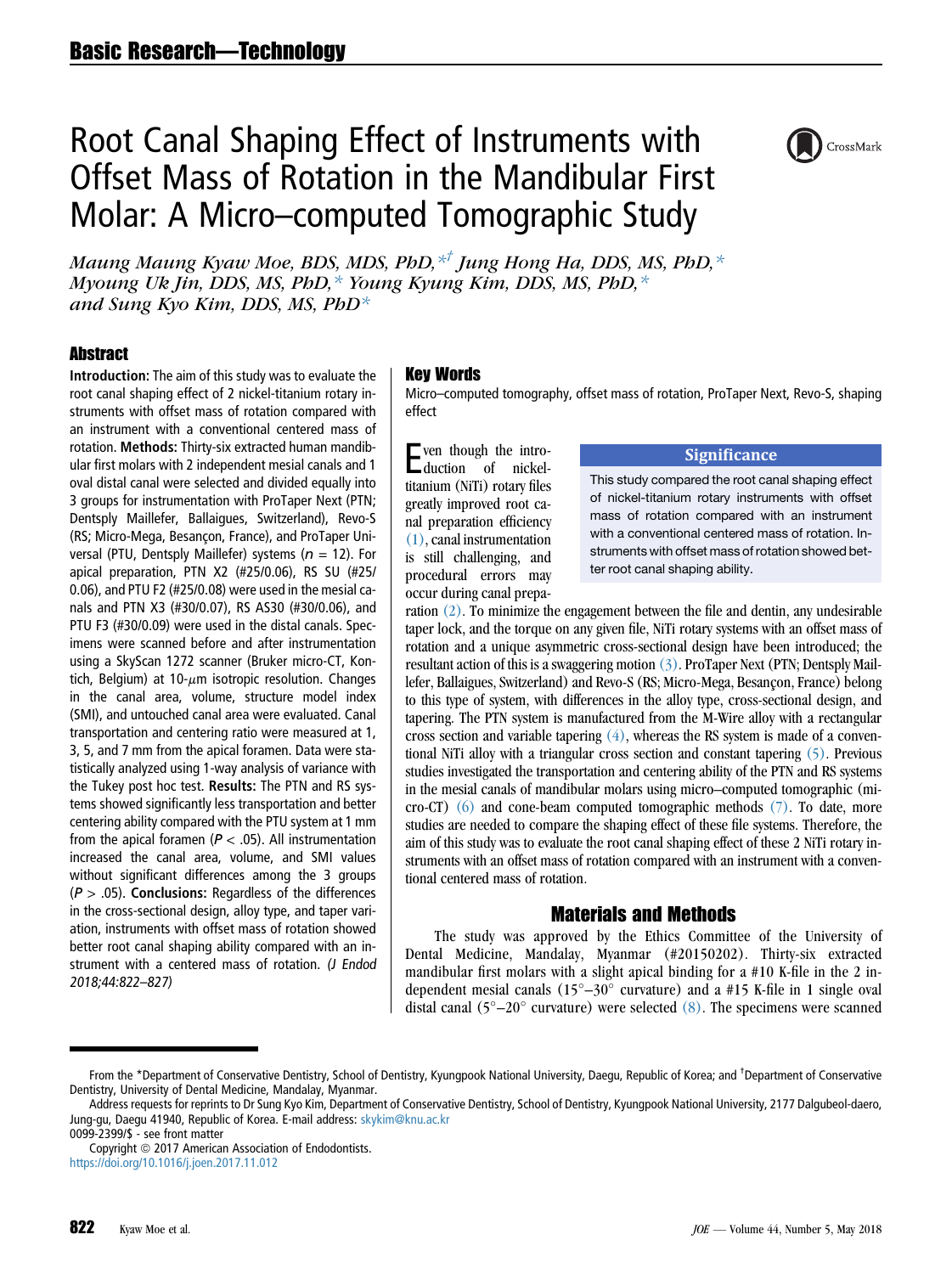Basic Research—Technology

<span id="page-1-0"></span>before and after root canal instrumentation with the same setting using a SkyScan 1272 scanner (Bruker micro-CT, Kontich, Belgium) with a 10- $\mu$ m isotropic resolution, 125  $\mu$ A, 80 kV, a 1-mm aluminum filter, and a  $0.4^{\circ}$  rotation step with  $180^{\circ}$ rotation.

## Root Canal Preparation

For the instruments with offset mass of rotation, the PTN and RS systems were chosen, and as an instrument with a conventional centered mass of rotation, the ProTaper Universal (PTU) system (Dentsply Maillefer) was used. In all groups, root canal preparation was performed according to manufacturers' instructions by an experienced operator. The working length was established at 1 mm short of the apical foramen using a #10 K-file. For each rotary file, the

dedicated program from the X-Smart Plus motor (Dentsply Maillefer) was used.

**The PTN Group.** The glide path was established by a ProGlider file (Dentsply Maillefer) with 300 rpm and 2 Ncm [\(9\).](#page-5-0) PTN files were used in the following sequence:  $X1$  (#17/0.04) and  $X2$  (#25/0.06) in the mesial canals and X1, X2, and X3 (#30/0.07) in the distal canals.

**The RS Group.** The glide path was established by G-files (Micro-Mega), G1 (#12/0.03) and G2 (#17/0.03) with 400 rpm and 1.2 Ncm [\(10\).](#page-5-0) An Endoflare file (Micro-Mega) (#25/0.12) was used for coronal 2–3 mm flaring with 600 rpm and 3 Ncm. In the mesial canals, SC1 (#25/0.06) was used to two thirds of the working length, and SC2 (#25/0.04) and SU (#25/0.06) were used to the working length. In the distal canals, the same sequence was followed for AS30 (#30/0.06).



Figure 1. Color-coded 3-dimensional models of the root canal system of the mandibular first molars. (A) Preoperative models (red color). (B) Postoperative models (green color). (C) Superimposed models. The red area in (C) represents the untouched canal area.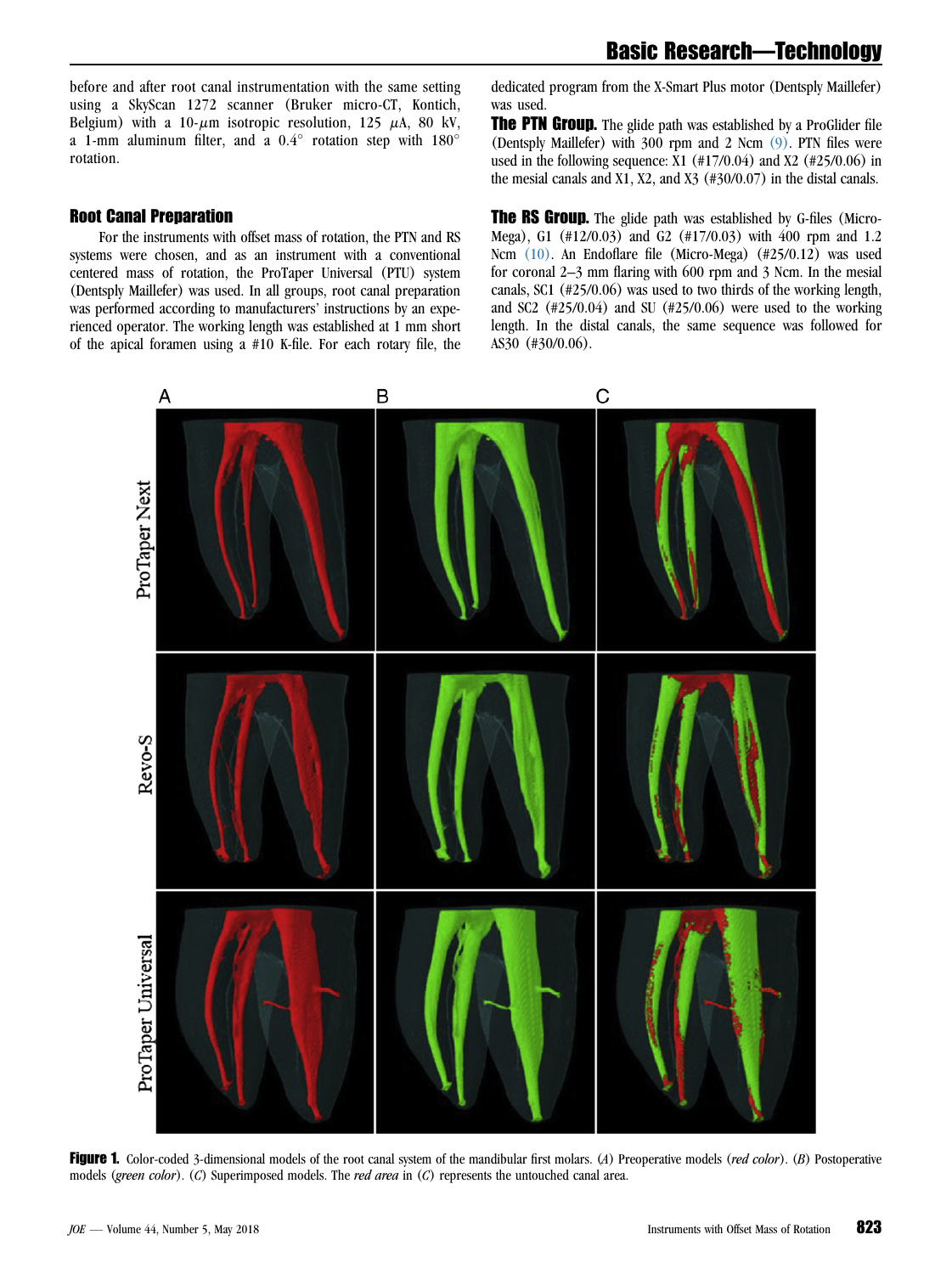# Basic Research—Technology

**The PTU Group.** The glide path was established by 3 PathFiles (PF, Dentsply Maillefer), PF1 (#13/0.02), PF2 (#16/0.02), and PF3 (#19/ 0.02) with 300 rpm and 2 Ncm. The sequence of SX, S1, S2, F1 (#20/0.07), and F2 (#25/0.08) was used in the mesial canals, and F3 (#30/0.09) was added in the distal canals.

In all groups, the new set of files was used for each specimen. The mesial canals were prepared to size #25 (X2, SU, and F2), and the distal canals were prepared to size #30 (X3, AS30, and F3). During preparation, canals were flooded with 2.5% sodium hypochlorite (NaOCl) solution. After each file withdrawal, canals were irrigated with 2 mL 2.5% NaOCl using a 30-G needle at 1 mm short of the working length, recapitulated with a #10 K-file, and reirrigated with 2 mL 2.5% NaOCl. Finally, the canals were irrigated with 10 mL 2.5% NaOCl.

#### Evaluation of micro-CT Scanning

The raw data sets were reconstructed using NRecon software v1.6.1 (Bruker micro-CT). Reconstructed pre- and postinstrumented data sets were coregistered by DataViewer software v1.5.1 (Bruker micro-CT). CTAn software v1.14.4 (Bruker micro-CT) was used to measure the preoperative and postoperative canal areas, volumes, and structure model index (SMI) values. The proper threshold value was determined in the density histogram with the global thresholding method. Original grayscale images and segmented images were compared to obtain the accurate result. The changes in area, volume, and SMI were calculated by subtracting the preoperative value from the postoperative value. Changes were expressed in percentages. Using CTvol software v2.2.3 (Bruker micro-CT), color-coded 3-dimensional models were also created to check the consistency of image processing ([Fig. 1](#page-1-0)A–C). The untouched canal area was calculated using ImageJ software v1.50 b (Fiji version; National Institutes of Health, Bethesda, MD) [\(11\)](#page-5-0). The volume of interest was set up from the pulp chamber floor to the root apex. From 2-dimensional slides, transportation and the centering ratio were evaluated at 1, 3, 5, and 7 mm from the apical foramen (Fig. 2A–C) [\(12\)](#page-5-0).

## Statistical Analysis

Data were expressed as means and standard deviations. The Kolmogorov-Smirnov test was used to check the normal distribution of data. The means were analyzed by 1-way analysis of variance with the Tukey post hoc test at a 95% level of confidence to find any significance among the groups.

# **Results**

At 1 mm from the apical foramen, the PTN and RS groups showed significantly less transportation and better centering ability than the PTU group ( $P < .05$ ). However, no significant differences were noted at other levels from the apical foramen in the mesial canals and at all levels from the apical foramen in the distal canals among the instrument groups ( $P > .05$ ). Before root canal instrumentation, there was no significant difference among the 3 groups regarding canal area, volume, and SMI value  $(P > .05)$  ([Tables 1](#page-3-0)) and [2](#page-3-0)). After preparation, all systems increased the area, volume, and SMI in each canal. The PTN and RS groups with less taper showed comparable amounts of changes of canal area, volume, and SMI and an untouched area for the PTU group with a greater taper in each canal  $(P > .05)$ . With all systems, the distal canal showed a significantly lower percentage change in area and volume and a higher percentage of untouched areas compared with both the mesial canals  $(P < .05)$ .

#### **Discussion**

The present study evaluated the shaping effect on root canal geometry of the mandibular first molar of the 2 file systems with offset masses of rotation compared with 1 conventional file system with a centered mass of rotation using micro-CT analysis. In the present study, both systems with offset mass of rotation showed significantly less transportation and better centering ability than the conventional file system with a centered mass of rotation.

Generally, the shaping effect of NiTi rotary files depends on a complex relationship of canal anatomy, alloy type, design of instrument, and instrumentation technique  $(13)$ . One study showed that the PTN system produced significantly less transportation than the PTU and WaveOne (Dentsply Maillefer) systems [\(14\),](#page-5-0) which can be partly explained by the smaller apical taper of the PTN X2 (size #25/0.06) compared with the PTU F2 and WaveOne primary files (both tips are size #25/ 0.08). This reason may also be applicable to the present result because the larger tapered instrument showed less flexibility and produced more transportation [\(15, 16\).](#page-5-0) A supplementary experiment for the present study also showed that the F2 file with a larger apical taper of 0.08 showed a larger cross-sectional area at all levels than the X2 and SU files with a smaller apical taper of 0.06 (data not shown). Therefore, this taper difference of the instrument systems might be 1 of the reasons for the differences in the transportation and centering ratio among groups.

Instruments with offset mass of rotations have a different design from those with a centered mass of rotation. These instruments have a unique asymmetric cross-sectional design and a resultant action of



Figure 2. (A) Preoperative image. (B) Postoperative image. (C) Superimposed image. Transportation was calculated by  $(X1 - X2) - (Y1 - Y2)$ , and a result of 0 indicates no transportation. A negative result indicates transportation toward the furcation region, whereas a positive result indicates transportation away from the furcation region. The centering ratio was calculated by  $(X1 - X2)/(Y1 - Y2)$  or  $(Y1 - Y2)/(X1 - X2)$ . The numerator was the smaller one of the 2 numbers,  $(X1 - X2)$  or  $(Y1 - Y2)$  if these numbers were unequal. A result of 1 indicates a perfect centering ability. A result closer to 0 shows the poorest centering ability.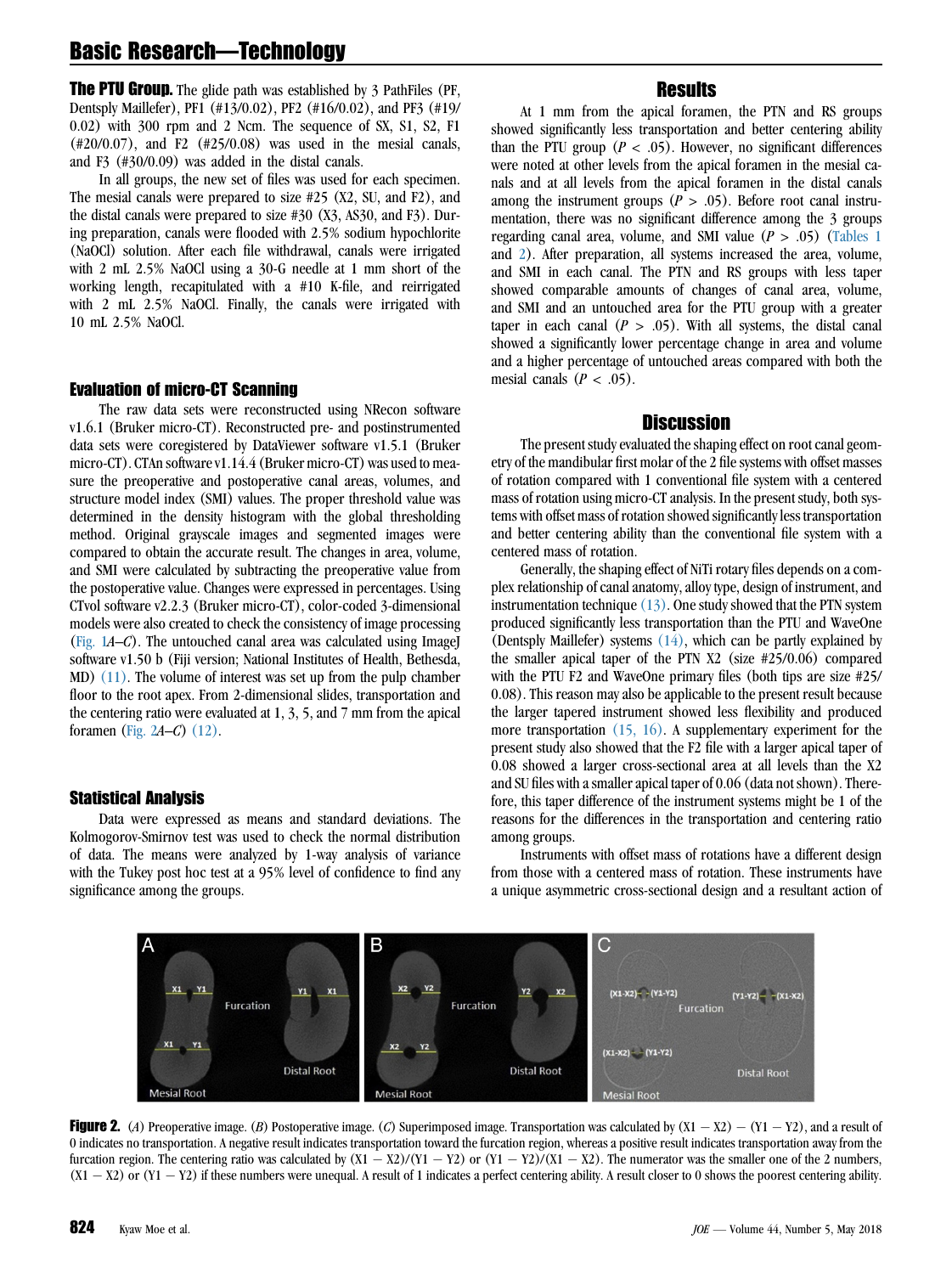|                    | <b>Mesiobuccal canal</b> |                      |                                | Mesiolingual canal             |                     |                                | Distal canal                   |                                |                               |
|--------------------|--------------------------|----------------------|--------------------------------|--------------------------------|---------------------|--------------------------------|--------------------------------|--------------------------------|-------------------------------|
|                    | <b>PTN</b>               | <b>PTU</b>           | <b>RS</b>                      | <b>PTN</b>                     | <b>PTU</b>          | <b>RS</b>                      | <b>PTN</b>                     | <b>PTU</b>                     | <b>RS</b>                     |
| Area               |                          |                      |                                |                                |                     |                                |                                |                                |                               |
| Preoperative       | $26.47 \pm 3.40$         | $25.43 + 4.77$       | $25.24 + 5.49$                 | $22.45 + 5.31$                 | $23.14 + 4.84$      | $23.68 \pm 6.03$               | $59.34 + 11.58$                | 59.37 $\pm$ 11.86              | $54.92 \pm 13.09$             |
| Postoperative      | $32.76 \pm 3.28$         | $32.00 \pm 4.77$     | $31.48 + 5.23$                 | $28.08 \pm 3.87$               | $29.24 \pm 5.13$    | $28.72 \pm 4.60$               | $62.15 + 11.41$                | $61.17 \pm 12.12$              | 57.17 $\pm$ 13.90             |
| Changes (%)        | $24.65 \pm 12.45^a$      | $27.17 \pm 12.52^a$  | $26.51 \pm 13.61^a$            | 28.20 $\pm$ 18.25 <sup>a</sup> | $27.57 \pm 13.75^a$ | 24.50 $\pm$ 18.47 <sup>a</sup> | $5.03 + 4.51^b$                | $3.12 \pm 2.82^b$              | $4.12 \pm 4.48^{\rm b}$       |
| Untouched area (%) | $26.89 \pm 15.16^a$      | $25.15 + 12.45^a$    | 26.39 $\pm$ 13.40 <sup>a</sup> | $23.30 \pm 9.53^a$             | $26.99 \pm 13.64^a$ | 24.86 $\pm$ 13.66 <sup>a</sup> | 54.74 $\pm$ 10.15 <sup>b</sup> | 53.54 $\pm$ 17.69 <sup>b</sup> | 53.86 $\pm$ 8.68 <sup>b</sup> |
| Volume             |                          |                      |                                |                                |                     |                                |                                |                                |                               |
| Preoperative       | $2.45 \pm 0.54$          | $2.50 + 0.71$        | $2.36 + 0.76$                  | $2.06 + 0.78$                  | $2.08 + 0.44$       | $2.06 + 0.71$                  | $8.20 + 2.48$                  | $8.09 + 1.79$                  | $8.15 + 2.91$                 |
| Postoperative      | $4.56 \pm 0.67$          | $4.89 + 0.84$        | $4.43 \pm 0.85$                | $3.79 \pm 0.60$                | $4.29 + 0.96$       | $3.94 + 0.82$                  | $10.76 + 2.28$                 | $10.96 \pm 2.79$               | $10.41 \pm 3.26$              |
| Changes (%)        | $95.38 \pm 55.82^a$      | $104.79 \pm 42.15^a$ | $97.47 + 44.40^{\circ}$        | $104.70 + 65.95^{\circ}$       | $109.91 + 41.27a$   | $104.43 + 60.21a$              | $35.97 + 20.86^{b}$            | $35.65 \pm 16.77^{\circ}$      | $31.14 \pm 20.93^{\text{b}}$  |
| SMI                |                          |                      |                                |                                |                     |                                |                                |                                |                               |
| Preoperative       | $2.16 \pm 0.23$          | $2.37 \pm 0.34$      | $2.26 \pm 0.36$                | $2.17 \pm 0.24$                | $2.39 \pm 0.54$     | $2.19 \pm 0.36$                | $1.48 \pm 0.31$                | $1.70 \pm 0.48$                | $1.68 \pm 0.42$               |
| Postoperative      | $2.55 + 0.32$            | $2.80 + 0.19$        | $2.79 + 0.23$                  | $2.59 + 0.21$                  | $2.76 + 0.31$       | $2.72 + 0.29$                  | $1.79 + 0.28$                  | $1.99 + 0.32$                  | $2.04 \pm 0.35$               |
| Changes (%)        | $18.38 \pm 11.40^a$      | $19.80 \pm 13.70^a$  | $25.34 \pm 17.67$ <sup>a</sup> | $20.26 \pm 8.83$ <sup>a</sup>  | $18.72 \pm 16.41^a$ | $26.04 \pm 18.88^a$            | 24.04 $\pm$ 22.56 <sup>a</sup> | $25.81 \pm 42.90^a$            | $24.27 \pm 19.92^a$           |

<span id="page-3-0"></span>**TABLE 1.** Preoperative and Postoperative Canal Area (mm<sup>2</sup>), Volume (mm<sup>3</sup>), Structure Model Index (SMI) and Their Changes (%), and Untouched Canal Area (%) (Each  $n = 12$ )

PTN, ProTaper Next; PTU, ProTaper Universal; RS, Revo-S.

Values are mean  $\pm$  standard deviation. Different superscript letters show significant differences between groups with the Tukey multiple comparison test at  $P < .05$ .

|                     |                         | <b>Mesiobuccal canal</b> |                            |                            | Mesiolingual canal |                            |                  | Distal canal     |                  |  |
|---------------------|-------------------------|--------------------------|----------------------------|----------------------------|--------------------|----------------------------|------------------|------------------|------------------|--|
| <b>Apical level</b> | <b>PTN</b>              | <b>PTU</b>               | <b>RS</b>                  | <b>PTN</b>                 | <b>PTU</b>         | <b>RS</b>                  | <b>PTN</b>       | <b>PTU</b>       | <b>RS</b>        |  |
| mm                  |                         |                          |                            |                            |                    |                            |                  |                  |                  |  |
| Transportation      | $0.04 \pm 0.03^{\rm a}$ | $0.12 + 0.09^b$          | $0.04 + 0.03$ <sup>a</sup> | $0.04 + 0.03$ <sup>a</sup> | $0.13 + 0.10^{b}$  | $0.04 + 0.03$ <sup>a</sup> | $0.04 + 0.03$    | $0.05 + 0.06$    | $0.05 + 0.03$    |  |
| Centering ratio     | $0.59 \pm 0.28^{\rm a}$ | $0.29 \pm 0.17^{\rm b}$  | $0.60 + 0.20$ <sup>a</sup> | $0.59 + 0.25^{\circ}$      | $0.32 \pm 0.17^b$  | $0.65 + 0.25^{\circ}$      | $0.68 \pm 0.24$  | $0.52 \pm 0.32$  | $0.52 \pm 0.29$  |  |
| 3 mm                |                         |                          |                            |                            |                    |                            |                  |                  |                  |  |
| Transportation      | $0.07 \pm 0.06$         | $0.09 + 0.08$            | $0.06 + 0.05$              | $0.06 + 0.04$              | $0.08 \pm 0.07$    | $0.06 + 0.05$              | $0.05 + 0.05$    | $0.06 \pm 0.05$  | $0.04 \pm 0.03$  |  |
| Centering ratio     | $0.56 \pm 0.28$         | $0.40 \pm 0.27$          | $0.58 \pm 0.26$            | $0.55 \pm 0.24$            | $0.48 \pm 0.13$    | $0.51 \pm 0.19$            | $0.66\pm0.20$    | $0.70 \pm 0.21$  | $0.68 \pm 0.21$  |  |
| 5 mm                |                         |                          |                            |                            |                    |                            |                  |                  |                  |  |
| Transportation      | $-0.08 \pm 0.08$        | $-0.15 + 0.08$           | $-0.09 + 0.08$             | $-0.13 + 0.11$             | $-0.19 + 0.17$     | $-0.08 + 0.05$             | $-0.13 + 0.07$   | $-0.13 + 0.09$   | $-0.08 \pm 0.05$ |  |
| Centering ratio     | $0.57 \pm 0.28$         | $0.39 \pm 0.25$          | $0.58 \pm 0.25$            | $0.44 \pm 0.22$            | $0.36 \pm 0.29$    | $0.59 + 0.24$              | $0.51 \pm 0.22$  | $0.60 \pm 0.20$  | $0.58 \pm 0.23$  |  |
| 7 mm                |                         |                          |                            |                            |                    |                            |                  |                  |                  |  |
| Transportation      | $-0.20 \pm 0.08$        | $-0.27 \pm 0.14$         | $-0.18 + 0.10$             | $-0.20 + 0.14$             | $-0.20 \pm 0.14$   | $-0.18 \pm 0.13$           | $-0.16 \pm 0.05$ | $-0.08 \pm 0.14$ | $-0.13 \pm 0.09$ |  |
| Centering ratio     | $0.28 \pm 0.14$         | $0.20 \pm 0.16$          | $0.37 \pm 0.21$            | $0.38 \pm 0.26$            | $0.31 \pm 0.23$    | $0.40 \pm 0.17$            | $0.45 \pm 0.11$  | $0.55 \pm 0.22$  | $0.51 \pm 0.27$  |  |

| <b>TABLE 2.</b> Canal Transportation (mm) and Centering Ratio Values by ProTaper Next (PTN), ProTaper Universal (PTU), and Revo-S (RS) Nickel-titanium Rotary Systems (Each $n = 12$ ) |  |
|----------------------------------------------------------------------------------------------------------------------------------------------------------------------------------------|--|
|----------------------------------------------------------------------------------------------------------------------------------------------------------------------------------------|--|

Values are mean  $\pm$  standard deviation. Different superscript letters show significant differences between groups with the Tukey multiple comparison at  $P < .05.$ 

Basic Research

—Technology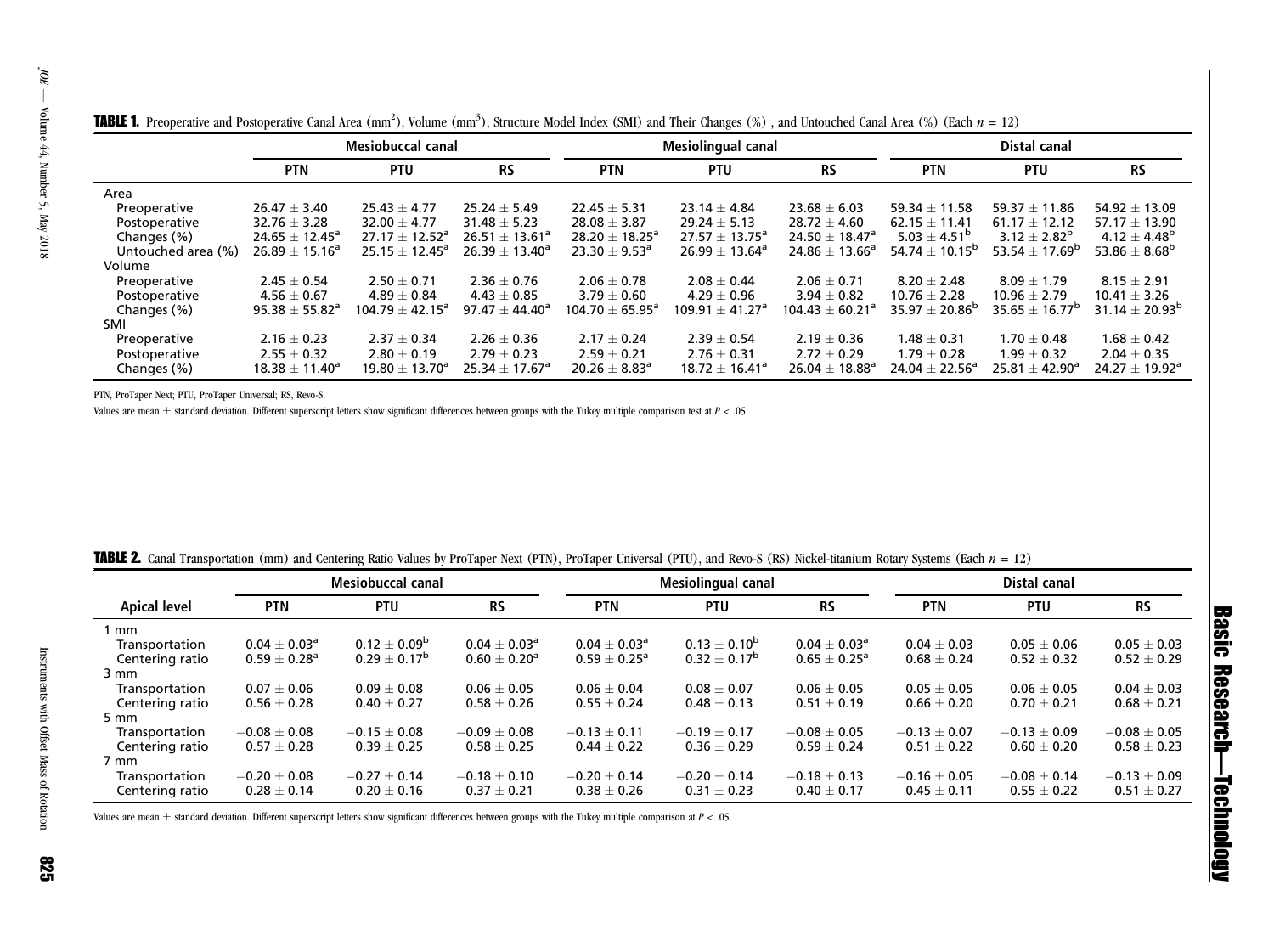<span id="page-4-0"></span>a swaggering motion during instrumentation  $(3, 4)$ . This motion may be 1 of the possible reasons for decreasing the screwing effect and may cause less transportation  $(13)$ . It has been speculated that the asymmetric cross-sectional geometry could facilitate canal penetration by a snakelike movement, leading to less stress on the instrument and resulting in less transportation of dentin  $(17)$ . Therefore, this motion difference between the instrument systems might be another reason to explain the differences in the transportation and centering ratio among groups.

The number of files used to prepare the canals might influence the transportation and centering ratio outcomes. In this investigation, to enlarge the mesial canals to size #25, 5 files (SX, S1, S2, F1, and F2) in the PTU group, 2 files (X1 and X2) in the PTN group, and 3 files (SC1, SC2, and SU) in the RS group were used. The lesser number of files used in the PTN and RS groups might be 1 of the possible reasons to explain the less transportation and better centering ratio results compared with the PTU group.

In general, instruments with the M-Wire alloy are more flexible than instruments with the conventional NiTi alloy [\(18\)](#page-5-0). However, 2 studies reported no difference between the F2 file of the PTU system and the WaveOne Primary file in transportation and centering ability regardless of alloy types [\(14, 19\)](#page-5-0). It has also been shown that there is no difference between Vortex files (Dentsply Tulsa Dental Specialties, Tulsa, OK) with M-Wire and EndoSequence files (Brasseler, Savannah, GA) with conventional NiTi alloys in transportation and centering ability of NiTi files [\(20\)](#page-5-0). One study also found that the 2 file systems with a swaggering motion, the X2 file of the PTN system and the OneShape file (#25/0.06) (Micro-Mega) with different alloy types (M-Wire vs conventional NiTi alloy), had no significant difference in transportation at all levels [\(21\).](#page-5-0) Based on these reports, the M-Wire alloy seems to have more flexibility than the conventional NiTi alloy; however, it does not always seem to have better centering ability in the canal. Similarly, in the present study, PTN with the M-Wire alloy and RS with the conventional NiTi alloy revealed similar transportation and centering ability, even though these systems are different in alloy type and cross-sectional design.

The postoperative canal area, volume, and SMI were increased in all canals in the present study without significant differences among systems. In general, when the instruments have the same tip sizes and tapers, the amount of dentin removal will be similar, and when the instruments have greater taper with the same tip size, the amount of dentin removal will be more  $(17, 21)$ . However, in the present study, the X2 file of the PTN system and the SU file of the RS system possessing a 0.06 apical taper and a tip size of #25 removed similar amounts of dentin compared with the F2 file of the PTU system with a 0.08 apical taper and the same tip size in the mesial canals. Likewise, the X3 file of the PTN system with a 0.07 apical taper and the AS30 file of the RS system with a 0.06 apical taper also removed similar amounts of dentin compared with the F3 file of the PTU system with a 0.09 apical taper in the distal canals. These results for dentin removal may be explained by the motion of the instruments. PTN and RS files with the offset center of rotation might have a larger envelope of motion compared with the conventional centered mass of rotation, providing a clinical advantage in preparing the canal to achieve the same size as a larger and stiffer file with a symmetric axis of rotation (4). Therefore, apical 0.06 and 0.07 tapers with an offset center of rotation can remove similar amounts of dentin compared with other instruments having 0.08 and 0.09 apical tapers with conventional centered masses of rotation.

In this study, all file systems left an untouched canal area in each canal, which is comparable with previous studies [\(14, 22\).](#page-5-0) It was observed that the PTN system exhibited similar performance in terms of the untouched canal area compared with other file systems without the swaggering motion  $(14)$ . In a previous study, PTN was even associated with a significantly higher percentage of untouched area than the ProTaper Gold (Dentsply Maillefer) and PTU systems, probably because of the reduced contact area in the canal wall [\(23\).](#page-5-0) In the present study, the PTN and RS systems also left a similar untouched canal area compared with the PTU system, which is in agreement with previous studies.

Moreover, in the present study, the distal canal was shown to be less effective in various aspects of shaping by the 3 file systems, showing significantly less percentage changes in area and volume with more untouched surface area. This might be because of the preexisting oval shape of the distal canal  $(24)$ . Based on these findings, NiTi rotary instruments with an offset mass of rotation seemed to have a beneficial effect on the amount of dentin removal but not on untouched areas in small as well as large canals.

Glide path preparation is the first and 1 of the most important steps in canal preparation for safety and prevention of the canal aberration [\(25–27\)](#page-5-0). PathFiles, ProGlider files, and G-files are the suggested NiTi rotary instruments for glide path preparation for the PTU, PTN, and RS systems, respectively (5, 9, 28), and these combinations were used in the present study. There are some studies [\(29, 30\)](#page-5-0) in which ProGlider/PTN instrumentation revealed fewer canal aberrations compared with instrumentation with PathFiles/PTN, K-file/PTN, or PTN only. The kind of glide path preparation instruments used did not exert any influence on the canal volume and area changes [\(29\)](#page-5-0).

One of the additional limitations of this study would be that the specimens used in this study possessed only moderately curved canals. However, specimens with severely curved canals lacking S-shape curvature in proximal and clinical view radiographs are quite rare and difficult to collect, standardize, and divide evenly between 3 groups. Further studies with the specimens having severely curved canals are required to more accurately evaluate the performance of these file systems.

Under the conditions of this study, the PTN and RS systems with offset masses of rotation seemed to have less canal transportation and better centering ability compared with the PTU system with a conventional centered mass of rotation. The resultant swaggering motion of the PTN and RS systems might have a beneficial effect on dentin removal but not on untouched canal areas. Further study will be needed on other behaviors of instrumentation, including debris extrusion, comparing these 2 systems with offset masses of rotation and different crosssectional geometry.

# Acknowledgments

The authors deny any conflicts of interest related to this study.

# References

- 1. [Sch](http://refhub.elsevier.com/S0099-2399(17)31239-6/sref1)ä[fer E, Schulz-Bongert U, Tulus G. Comparison of hand stainless steel and nickel](http://refhub.elsevier.com/S0099-2399(17)31239-6/sref1) [titanium rotary instrumentation: a clinical study. J Endod 2004;30:432–5](http://refhub.elsevier.com/S0099-2399(17)31239-6/sref1).
- 2. [Shen Y. Endodontic instruments. Endod Topics 2013;29:1–2](http://refhub.elsevier.com/S0099-2399(17)31239-6/sref2).
- 3. [Haapasalo M, Shen Y. Evolution of nickel–titanium instruments: from past to future.](http://refhub.elsevier.com/S0099-2399(17)31239-6/sref3) [Endod Topics 2013;29:3–17.](http://refhub.elsevier.com/S0099-2399(17)31239-6/sref3)
- 4. [Ruddle CJ, Machtou P, West JD. The shaping movement: fifth-generation technology.](http://refhub.elsevier.com/S0099-2399(17)31239-6/sref4) [Dent Today 2013;32:96–9](http://refhub.elsevier.com/S0099-2399(17)31239-6/sref4).
- 5. REVO-S<sup>TM</sup> Getting to the root of the problem Micro-Mega. Available at: [http://](http://micromega.com/en/revo-s/) [micromega.com/en/revo-s/.](http://micromega.com/en/revo-s/) Accessed August 16, 2016.
- 6. [Saberi N, Patel S, Mannocci F. Comparison of centring ability and transportation be](http://refhub.elsevier.com/S0099-2399(17)31239-6/sref6)[tween four nickel titanium instrumentation techniques by micro-computed tomog](http://refhub.elsevier.com/S0099-2399(17)31239-6/sref6)[raphy. Int Endod J 2017;50:595–603.](http://refhub.elsevier.com/S0099-2399(17)31239-6/sref6)
- 7. [Deepak](http://refhub.elsevier.com/S0099-2399(17)31239-6/sref7) [J,](http://refhub.elsevier.com/S0099-2399(17)31239-6/sref7) [Ashish](http://refhub.elsevier.com/S0099-2399(17)31239-6/sref7) [M,](http://refhub.elsevier.com/S0099-2399(17)31239-6/sref7) [Patil](http://refhub.elsevier.com/S0099-2399(17)31239-6/sref7) [N,](http://refhub.elsevier.com/S0099-2399(17)31239-6/sref7) [et](http://refhub.elsevier.com/S0099-2399(17)31239-6/sref7) [al.](http://refhub.elsevier.com/S0099-2399(17)31239-6/sref7) [Shaping](http://refhub.elsevier.com/S0099-2399(17)31239-6/sref7) [Ability](http://refhub.elsevier.com/S0099-2399(17)31239-6/sref7) [of](http://refhub.elsevier.com/S0099-2399(17)31239-6/sref7) [5](http://refhub.elsevier.com/S0099-2399(17)31239-6/sref7)<sup>th</sup> [generation Ni-Ti rotary sys](http://refhub.elsevier.com/S0099-2399(17)31239-6/sref7)[tems for root canal preparation in curved root canals using CBCT: an](http://refhub.elsevier.com/S0099-2399(17)31239-6/sref7) in vitro study. [J Int Oral Health 2015;7:57–61.](http://refhub.elsevier.com/S0099-2399(17)31239-6/sref7)
- 8. [Schneider SW. A comparison of canal preparations in straight and curved root ca](http://refhub.elsevier.com/S0099-2399(17)31239-6/sref8)[nals. Oral Surg Oral Med Oral Pathol 1971;32:271–5](http://refhub.elsevier.com/S0099-2399(17)31239-6/sref8).